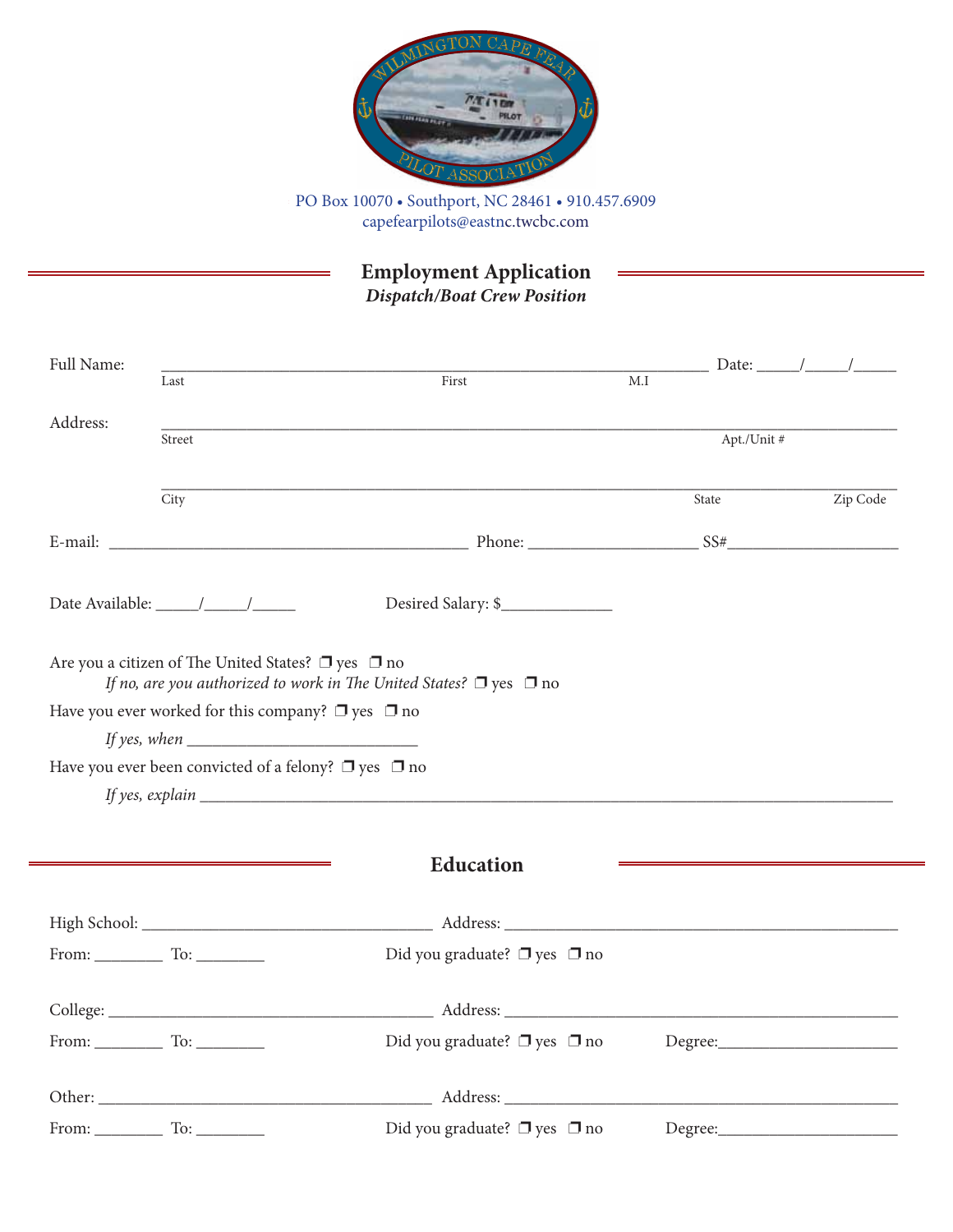## Previous Employment

| May we contact your previous supervisor as a reference? $\Box$ yes $\Box$ no |                                                                           |                         |                                                                                                                        |
|------------------------------------------------------------------------------|---------------------------------------------------------------------------|-------------------------|------------------------------------------------------------------------------------------------------------------------|
|                                                                              | <u> 1989 - Johann Stein, marwolaethau a bhann an t-Alban ann an 1980.</u> |                         |                                                                                                                        |
|                                                                              |                                                                           |                         |                                                                                                                        |
|                                                                              |                                                                           |                         |                                                                                                                        |
|                                                                              |                                                                           |                         |                                                                                                                        |
|                                                                              |                                                                           |                         |                                                                                                                        |
|                                                                              |                                                                           |                         |                                                                                                                        |
|                                                                              |                                                                           |                         |                                                                                                                        |
| May we contact your previous supervisor as a reference? $\Box$ yes $\Box$ no |                                                                           |                         |                                                                                                                        |
|                                                                              |                                                                           |                         |                                                                                                                        |
|                                                                              |                                                                           |                         |                                                                                                                        |
|                                                                              |                                                                           |                         |                                                                                                                        |
|                                                                              |                                                                           |                         |                                                                                                                        |
|                                                                              |                                                                           |                         |                                                                                                                        |
|                                                                              |                                                                           |                         | <u> 1989 - Andrea State Barbara, ann an Cathair ann an t-Aonaichte ann an t-Aonaichte ann an t-Aonaichte ann an t-</u> |
| May we contact your previous supervisor as a reference? $\Box$ yes $\Box$ no |                                                                           |                         |                                                                                                                        |
|                                                                              |                                                                           |                         |                                                                                                                        |
|                                                                              |                                                                           | <b>Military Service</b> |                                                                                                                        |
|                                                                              |                                                                           |                         |                                                                                                                        |
|                                                                              |                                                                           |                         |                                                                                                                        |